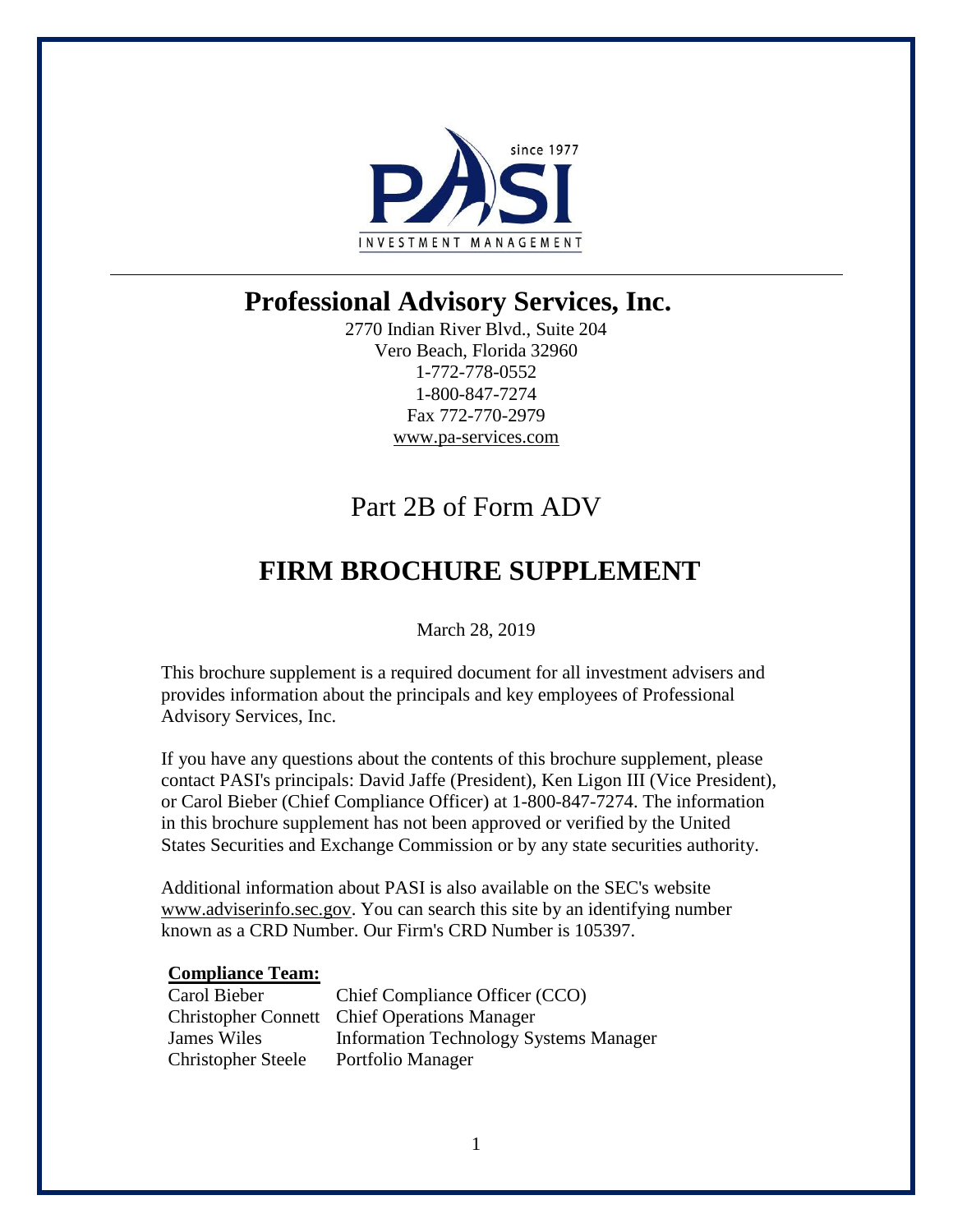2770 Indian River Blvd., Suite 204 Vero Beach, Florida 32960 1-800-847-7274 david@pa-services.com www.pa-services.com

# Part 2B of Form ADV: BROCHURE SUPPLEMENT

## **DAVID ALAN JAFFE, M.D.**

#### March 28, 2019

This brochure supplement provides information about David Alan Jaffe, M.D. that supplements the Professional Advisory Services, Inc. brochure. You should have received a copy of our ADV Part 2A brochure. Please contact Carol Ligon Bieber, Chief Compliance Officer, at 1-800-847-7274 if you did not receive the Professional Advisory Services, Inc. brochure or if you have any questions about the contents of this supplement.

David Alan Jaffe, M.D. has been registered with this firm since 4/8/1993. Registration does not imply a certain level of skill or training. Additional information about David Alan Jaffe is available on the SEC's website www.adviserinfo.sec.gov.

| <b>Year of Birth:</b>    | 1955                               |             |
|--------------------------|------------------------------------|-------------|
| <b>Formal Education:</b> | Dartmouth College - Hanover, NH    |             |
|                          | Chemistry                          | 1972 - 1975 |
|                          | University of South FL - Tampa, FL |             |
|                          | College of Medicine 1975 - 1978    |             |
|                          |                                    |             |

#### **Business Experience:**

Professional Advisory Services, Inc.

| $\bullet$ President      | $2004$ - Present |
|--------------------------|------------------|
| $\bullet$ Vice-President | 1993 - 2003      |
| • Portfolio Manager      | 1993 - Present   |

## **Examinations:**

Uniform Investment Adviser Law Exam Series 65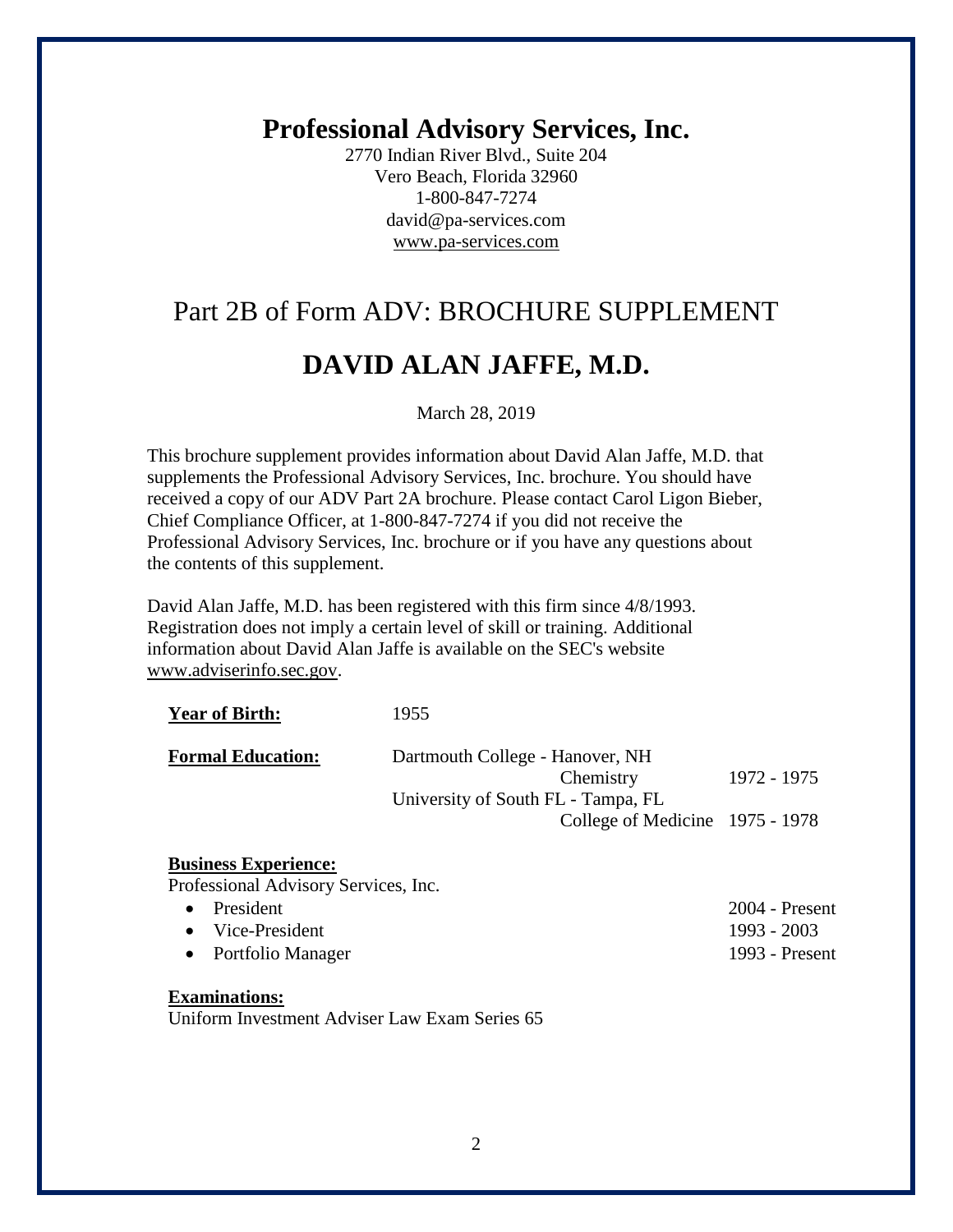*David Alan Jaffe, M.D. continued:*

### **Disciplinary Information:**

David Alan Jaffe has no disciplinary events.

## **Outside Business Activity:**

The investment advisory business is David Alan Jaffe's occupation. David serves as CFO for an unrelated private home health care agency. He does not receive financial compensation for this position.

### **Additional Compensation:**

David Alan Jaffe does not receive any compensation or economic benefit from sources outside of PASI for providing advisory services.

### **Supervision:**

Investment decisions for the PASI portfolio are decided upon by a nine-member investment committee. The committee meets regularly to discuss PASI's investments.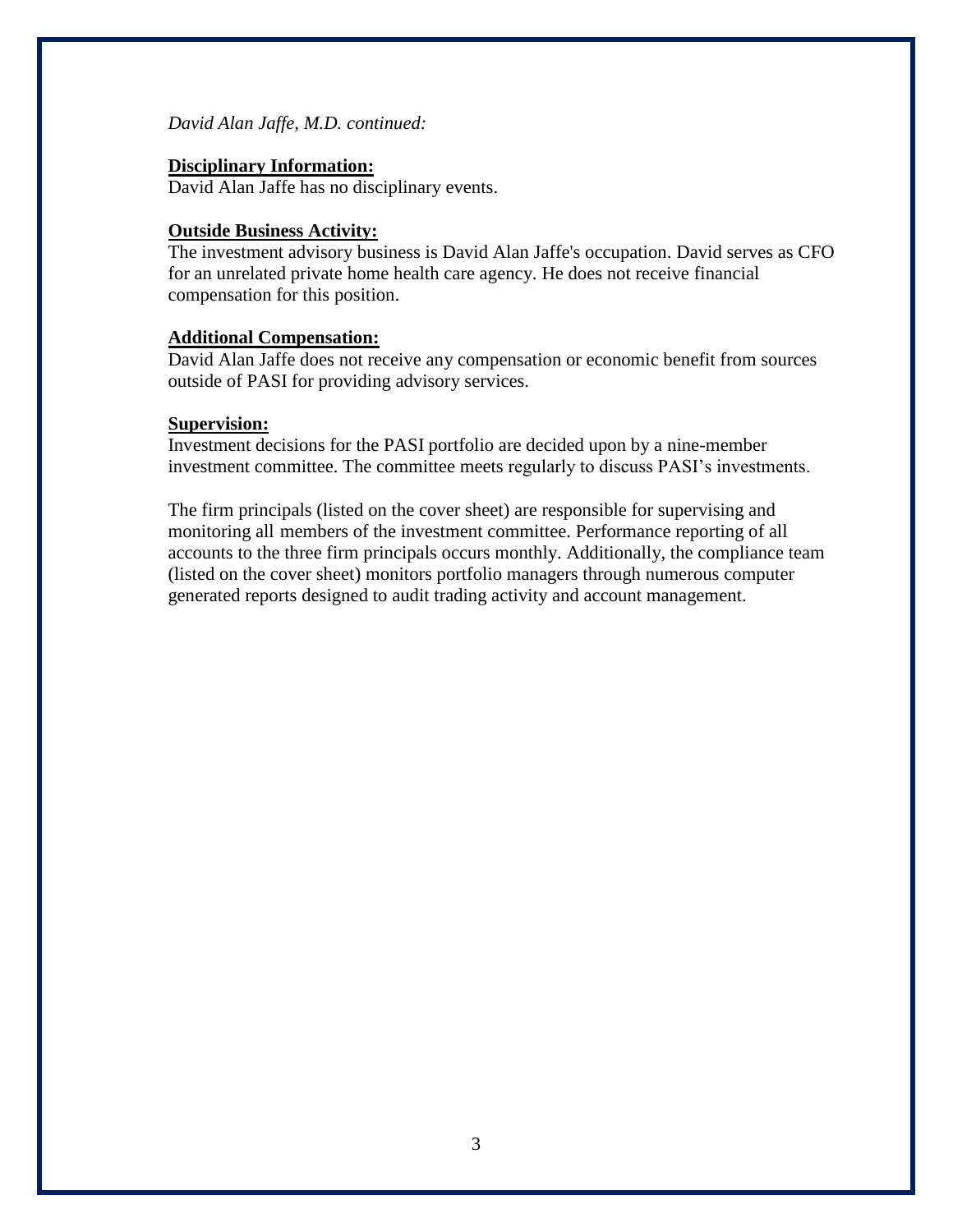2770 Indian River Blvd., Suite 204 Vero Beach, Florida 32960 1-800-847-7274 k3@pa-services.com www.pa-services.com

## Part 2B of Form ADV: BROCHURE SUPPLEMENT

# **KEN MCGARVEY LIGON, III**

#### March 28, 2019

This brochure supplement provides information about Ken McGarvey Ligon, III that supplements the Professional Advisory Services, Inc. brochure. You should have received a copy of our ADV Part 2A brochure. Please contact Carol Ligon Bieber, Chief Compliance Officer, at 1-800-847-7274 if you did not receive the Professional Advisory Services, Inc. brochure or if you have any questions about the contents of this supplement.

Ken McGarvey Ligon, III has been registered with this firm since 3/13/91. Registration does not imply a certain level of skill or training. Additional information about Ken McGarvey Ligon, III is available on the SEC's website www.adviserinfo.sec.gov.

| <b>Year of Birth:</b>    | 1958                                                  |             |
|--------------------------|-------------------------------------------------------|-------------|
| <b>Formal Education:</b> | Stetson University - DeLand, FL<br><b>BA</b> Business | 1976 - 1982 |

## **Business Experience:**

Professional Advisory Services, Inc.

| • Vice-President    | 1993 - Present |
|---------------------|----------------|
| • Portfolio Manager | 1991 - Present |

#### **Examinations:**

Uniform Investment Adviser Law Exam Series 65

**Disciplinary Information:**

Ken McGarvey Ligon, III has no disciplinary events.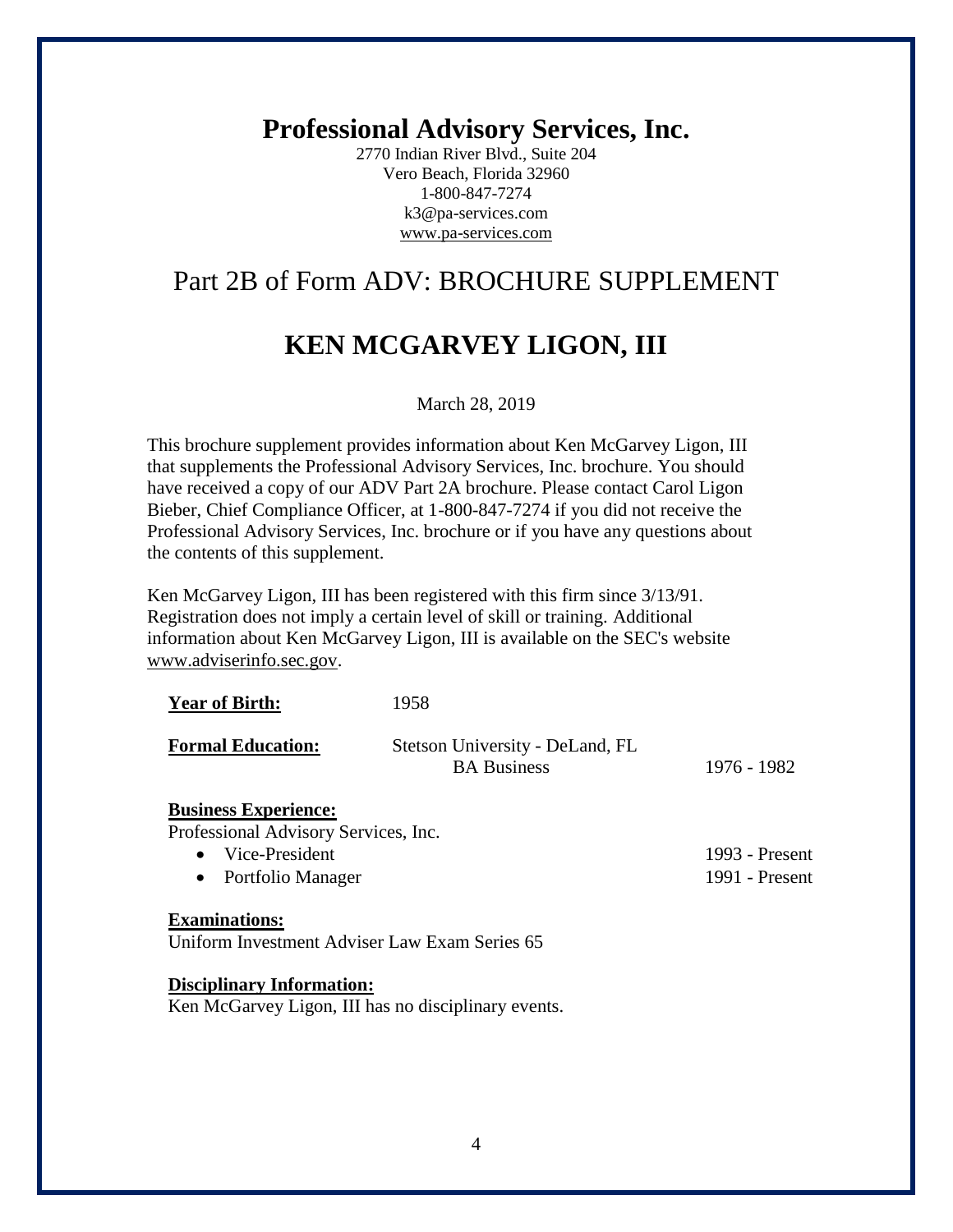*Ken McGarvey Ligon continued:*

## **Outside Business Activity:**

The investment advisory business is Ken McGarvey Ligon, III's occupation. Ken is on the Indian River Community Foundation advisory board. PASI manages charitable foundation account(s) for the Indian River Community Foundation for which our standard fee schedule applies. Ken is also a member of the Vero Beach Rotary and serves as a board member. Ken does not personally receive any economic benefit for his role as a board member of either organization.

## **Additional Compensation:**

Ken McGarvey Ligon, III does not receive any compensation or economic benefit from sources outside of PASI for providing advisory services.

### **Supervision:**

Investment decisions for the PASI portfolio are decided upon by a nine-member investment committee. The committee meets regularly to discuss PASI's investments.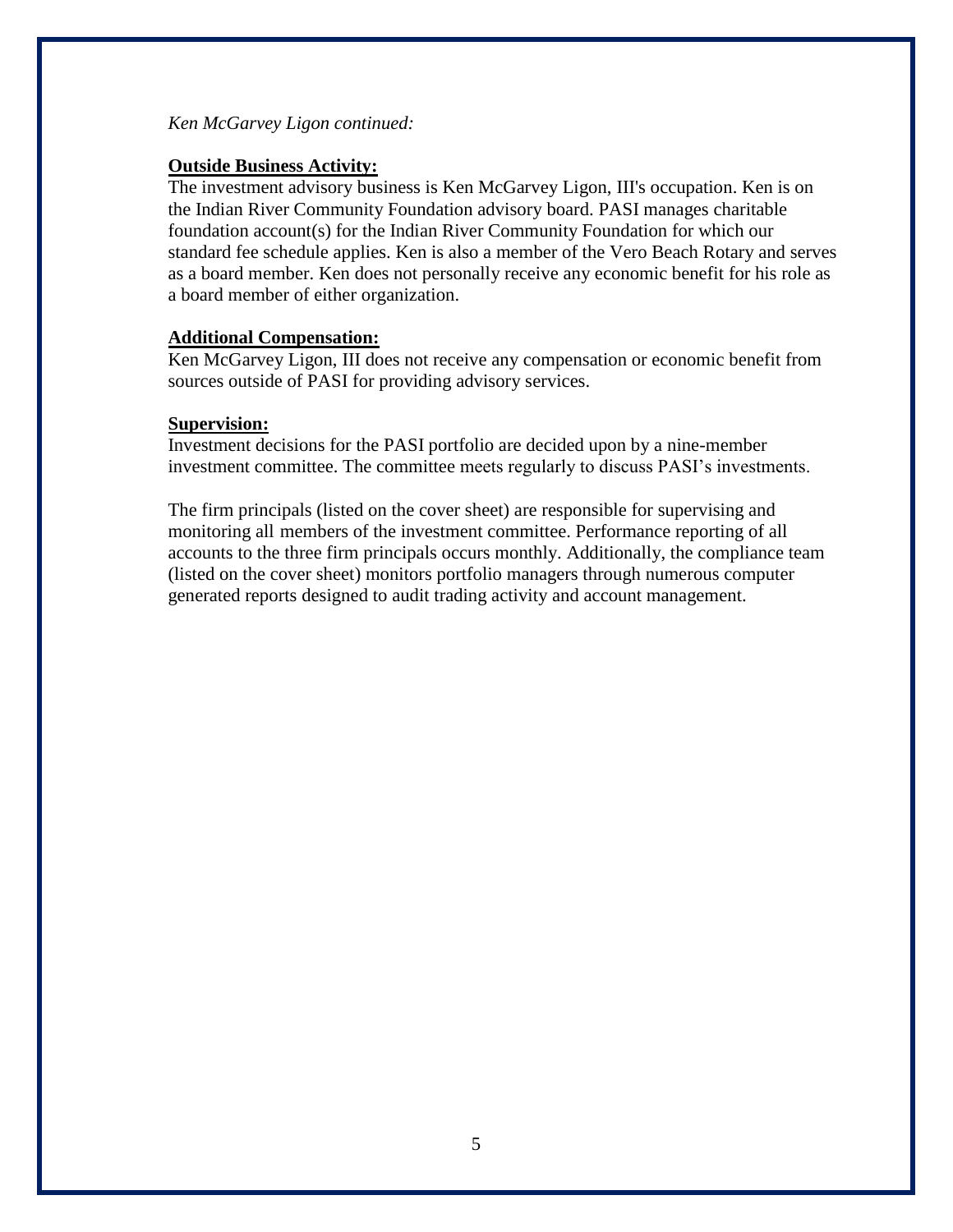2770 Indian River Blvd., Suite 204 Vero Beach, Florida 32960 1-800-847-7274 carol@pa-services.com www.pa-services.com

## Part 2B of Form ADV: BROCHURE SUPPLEMENT

# **CAROL LIGON BIEBER**

#### March 28, 2019

This brochure supplement provides information about Carol Ligon Bieber that supplements the Professional Advisory Services, Inc. brochure. You should have received a copy of our ADV Part 2A brochure. Please contact David Alan Jaffe, President, at 1-800-847-7274 if you did not receive the Professional Advisory Services, Inc. brochure or if you have any questions about the contents of this supplement.

Carol Ligon Bieber has been registered with this firm since 5/5/1999. Registration does not imply a certain level of skill or training. Additional information about Carol Ligon Bieber is available on the SEC's website www.adviserinfo.sec.gov.

| <b>Year of Birth:</b>    | 1960                                          |             |
|--------------------------|-----------------------------------------------|-------------|
| <b>Formal Education:</b> | University of Florida - Gainesville, FL<br>ВA | 1978 - 1982 |

#### **Business Experience:**

Professional Advisory Services, Inc.

| • Secretary/Treasurer | $2004$ - Present |
|-----------------------|------------------|
| • Compliance Officer  | $2003$ - Present |
| • Portfolio Manager   | 1999 - Present   |

#### **Examinations:**

Uniform Investment Adviser Law Exam Series 65

**Disciplinary Information:**

Carol Ligon Bieber has no disciplinary events.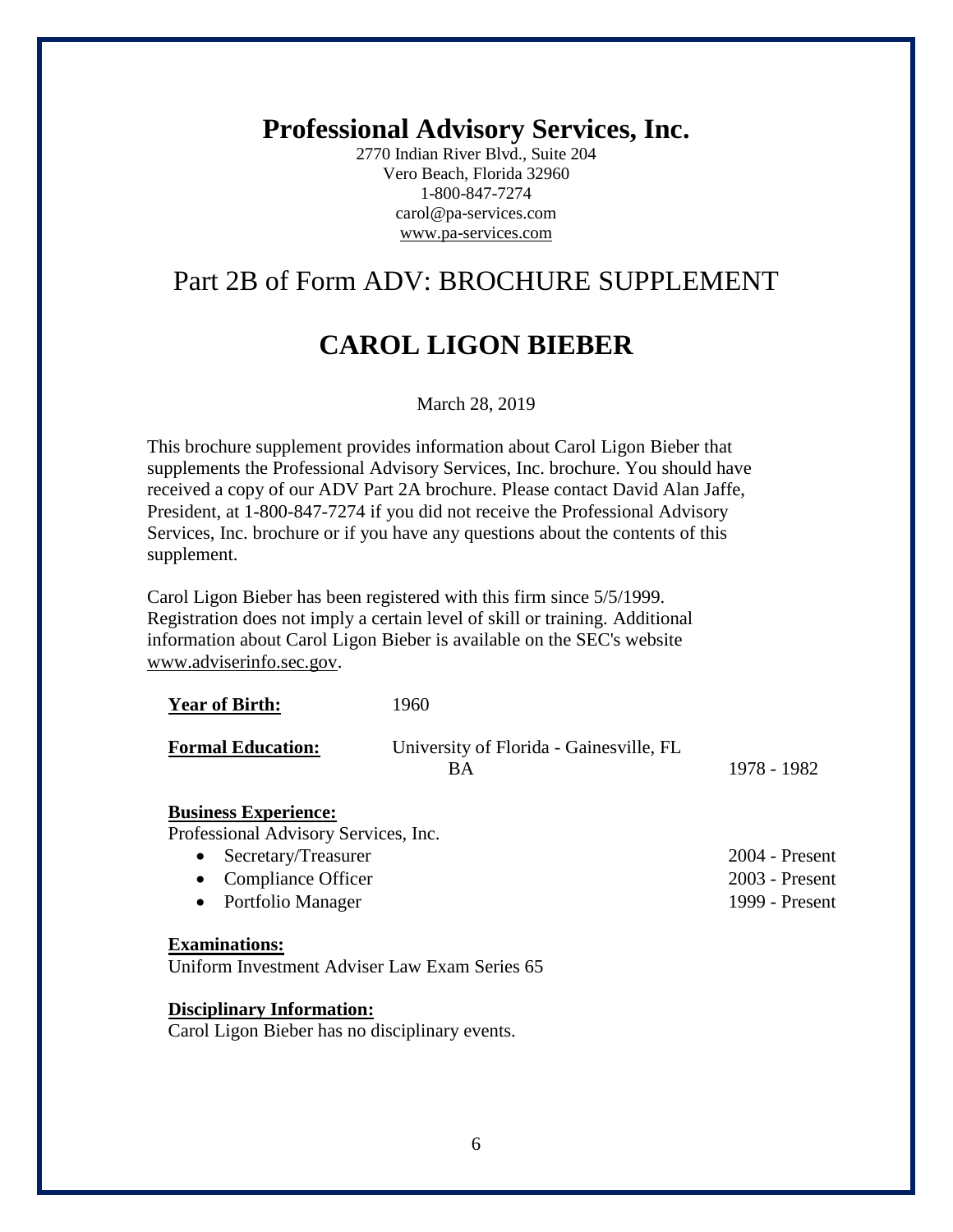### *Carol Ligon Bieber continued:*

### **Outside Business Activity:**

The investment advisory business is Carol Ligon Bieber's occupation and she is not involved in any outside business activities.

### **Additional Compensation:**

Carol Ligon Bieber does not receive any compensation or economic benefit from sources outside of PASI for providing advisory services.

#### **Supervision:**

Investment decisions for the PASI portfolio are decided upon by a nine-member investment committee. The committee meets regularly to discuss PASI's investments.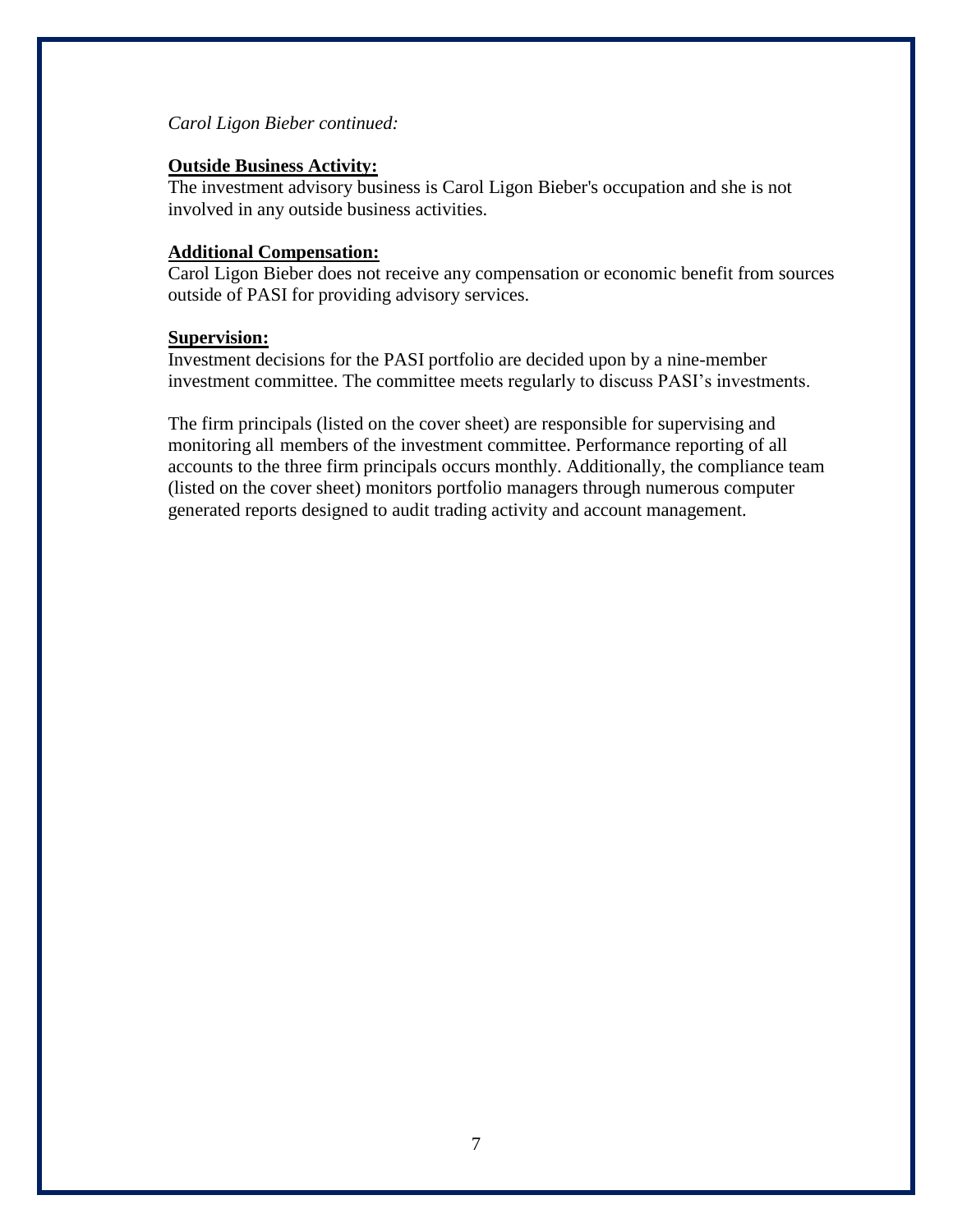2770 Indian River Blvd., Suite 204 Vero Beach, Florida 32960 1-800-847-7274 chris@pa-services.com www.pa-services.com

## Part 2B of Form ADV: BROCHURE SUPPLEMENT

## **CHRISTOPHER MICHLER BROWN**

#### March 28, 2019

This brochure supplement provides information about Christopher Michler Brown that supplements the Professional Advisory Services, Inc. brochure. You should have received a copy of our ADV Part 2A brochure. Please contact Carol Ligon Bieber, Chief Compliance Officer, at 1-800-847-7274 if you did not receive the Professional Advisory Services, Inc. brochure or if you have any questions about the contents of this supplement.

Christopher Michler Brown has been registered with this firm since 1/26/2001. Registration does not imply a certain level of skill or training. Additional information about Christopher Michler Brown is available on the SEC's website www.adviserinfo.sec.gov.

| <b>Formal Education:</b> | Rollins College - Winter Park, FL   |               |
|--------------------------|-------------------------------------|---------------|
|                          | <b>BA</b> Economics                 | 1990 - 1993   |
|                          | Tulane University - New Orleans, LA |               |
|                          | AB Freeman School of Business       | $1998 - 2000$ |
|                          | <b>MBA</b> Finance                  | 2000          |

| • Corporate Bond Manager | $2004$ - Present |
|--------------------------|------------------|
| • Fixed Income Analyst   | $2004$ - Present |
| • Equity Analyst         | $2001$ - Present |
| • Portfolio Manager      | $2001$ - Present |
|                          |                  |

## **Examinations:**

Uniform Investment Adviser Law Exam Series 65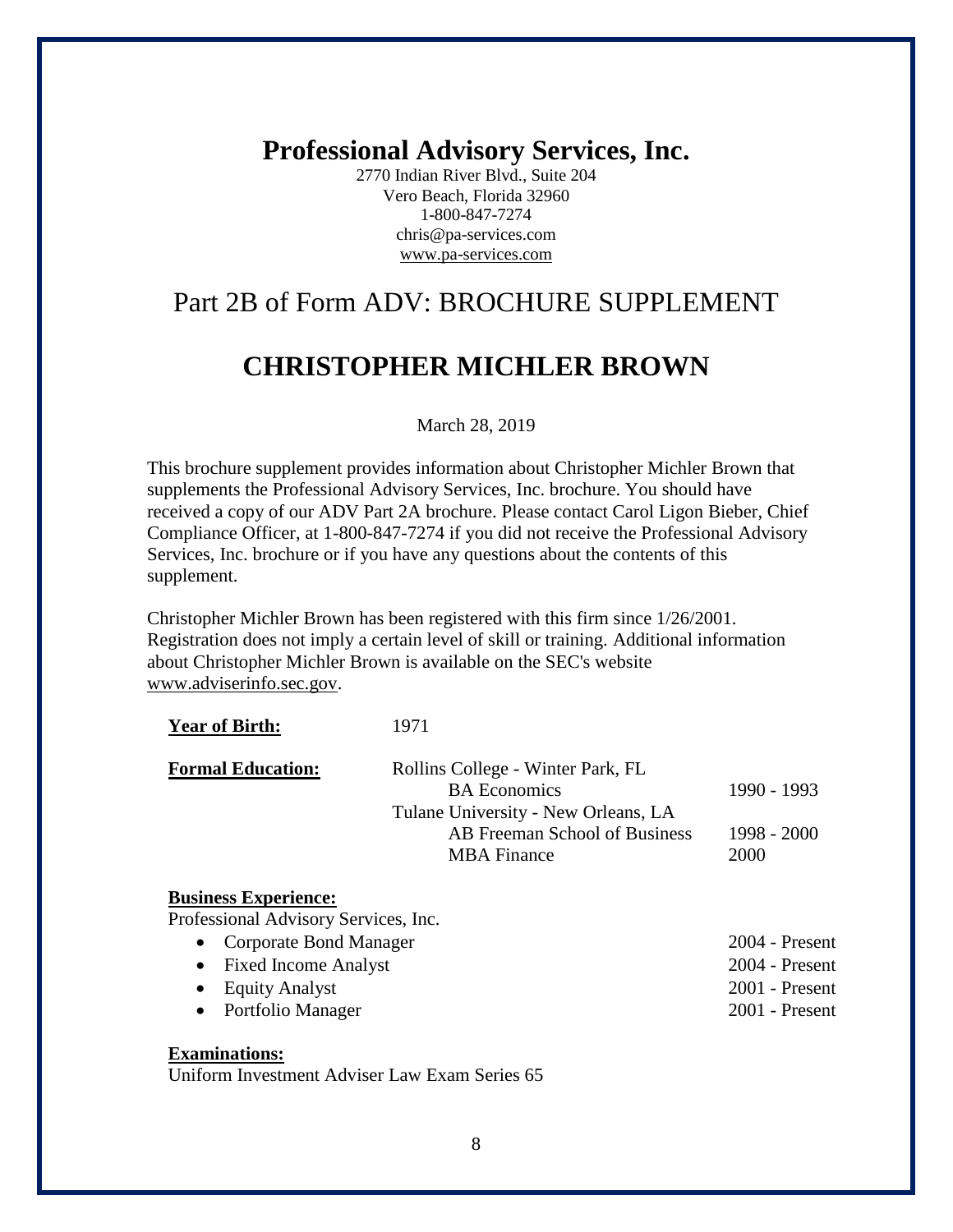#### *Christopher Michler Brown continued:*

### **Disciplinary Information:**

Christopher Michler Brown has no disciplinary events.

### **Outside Business Activity:**

The investment advisory business is Christopher Michler Brown's occupation and he is not involved in any outside business activities.

### **Additional Compensation:**

Christopher Michler Brown does not receive any compensation or economic benefit from sources outside of PASI for providing advisory services.

### **Supervision:**

Investment decisions for the PASI portfolio are decided upon by a nine-member investment committee. The committee meets regularly to discuss PASI's investments.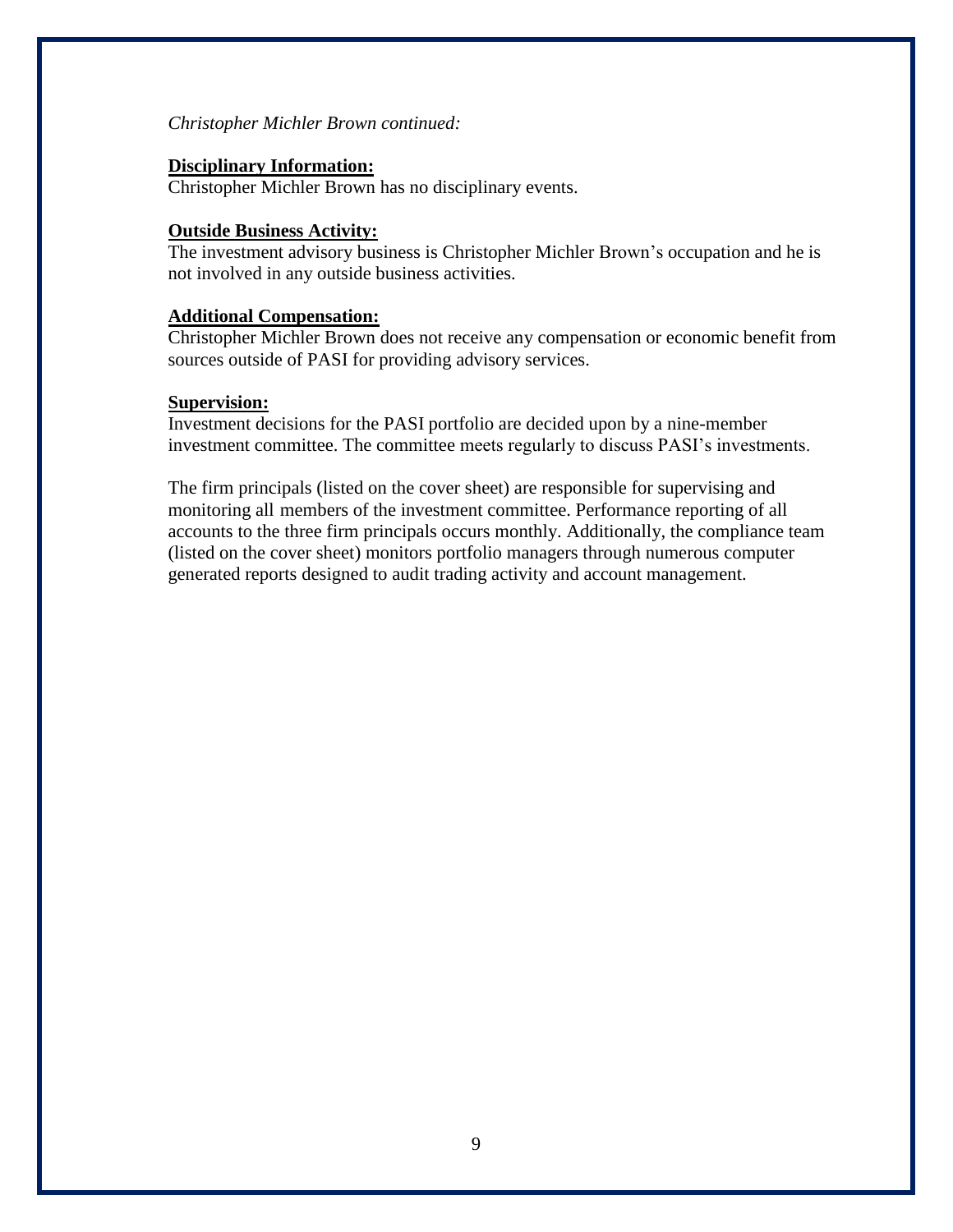2770 Indian River Blvd., Suite 204 Vero Beach, Florida 32960 1-800-847-7274 roberta@pa-services.com www.pa-services.com

## Part 2B of Form ADV: BROCHURE SUPPLEMENT

# **ROBERTA J. DELISLE**

March 28, 2019

This brochure supplement provides information about Roberta J. DeLisle that supplements the Professional Advisory Services, Inc. brochure. You should have received a copy of our ADV Part 2A brochure. Please contact Carol Ligon Bieber, Chief Compliance Officer, at 1-800-847-7274 if you did not receive the Professional Advisory Services, Inc. brochure or if you have any questions about the contents of this supplement.

Roberta J. DeLisle has been registered with this firm since 1/19/2001. Registration does not imply a certain level of skill or training. Additional information about Roberta J. DeLisle is available on the SEC's website www.adviserinfo.sec.gov.

| <b>Year of Birth:</b>    | 1949                                       |             |
|--------------------------|--------------------------------------------|-------------|
| <b>Formal Education:</b> | University of Illinois - Chicago, IL<br>BА | 1975 - 1978 |

#### **Business Experience:**

Professional Advisory Services, Inc.

• Portfolio Manager 2001 - Present

#### **Examinations:**

Uniform Investment Adviser Law Exam Series 65

**Disciplinary Information:**

Roberta J. DeLisle has no disciplinary events.

#### **Outside Business Activity:**

The investment advisory business is Roberta J. DeLisle's occupation and she is not involved in any outside business activities.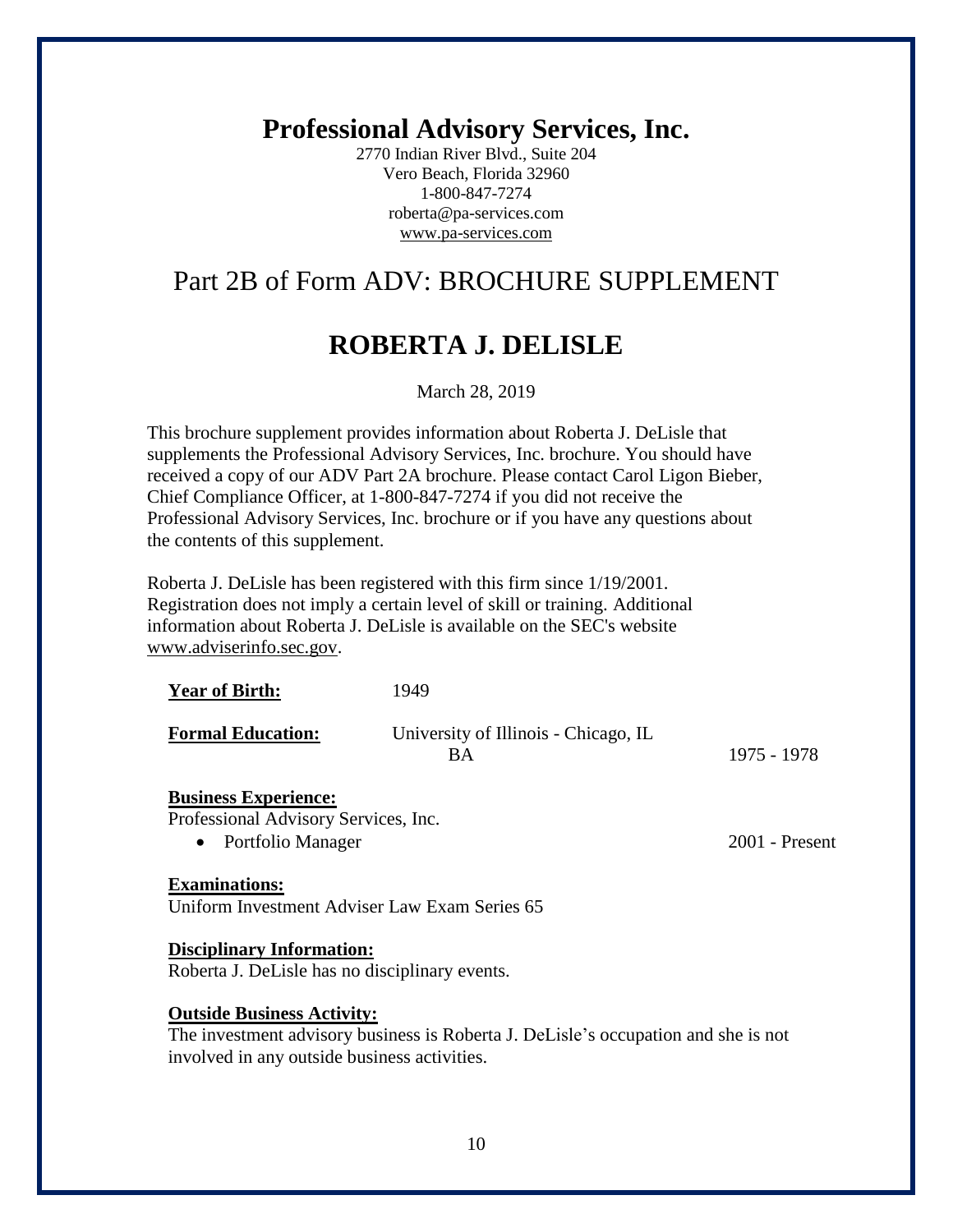### *Roberta J. DeLisle continued:*

#### **Additional Compensation:**

Roberta J. DeLisle does not receive any compensation or economic benefit from sources outside of PASI for providing advisory services.

### **Supervision:**

Investment decisions for the PASI portfolio are decided upon by a nine-member investment committee. The committee meets regularly to discuss PASI's investments.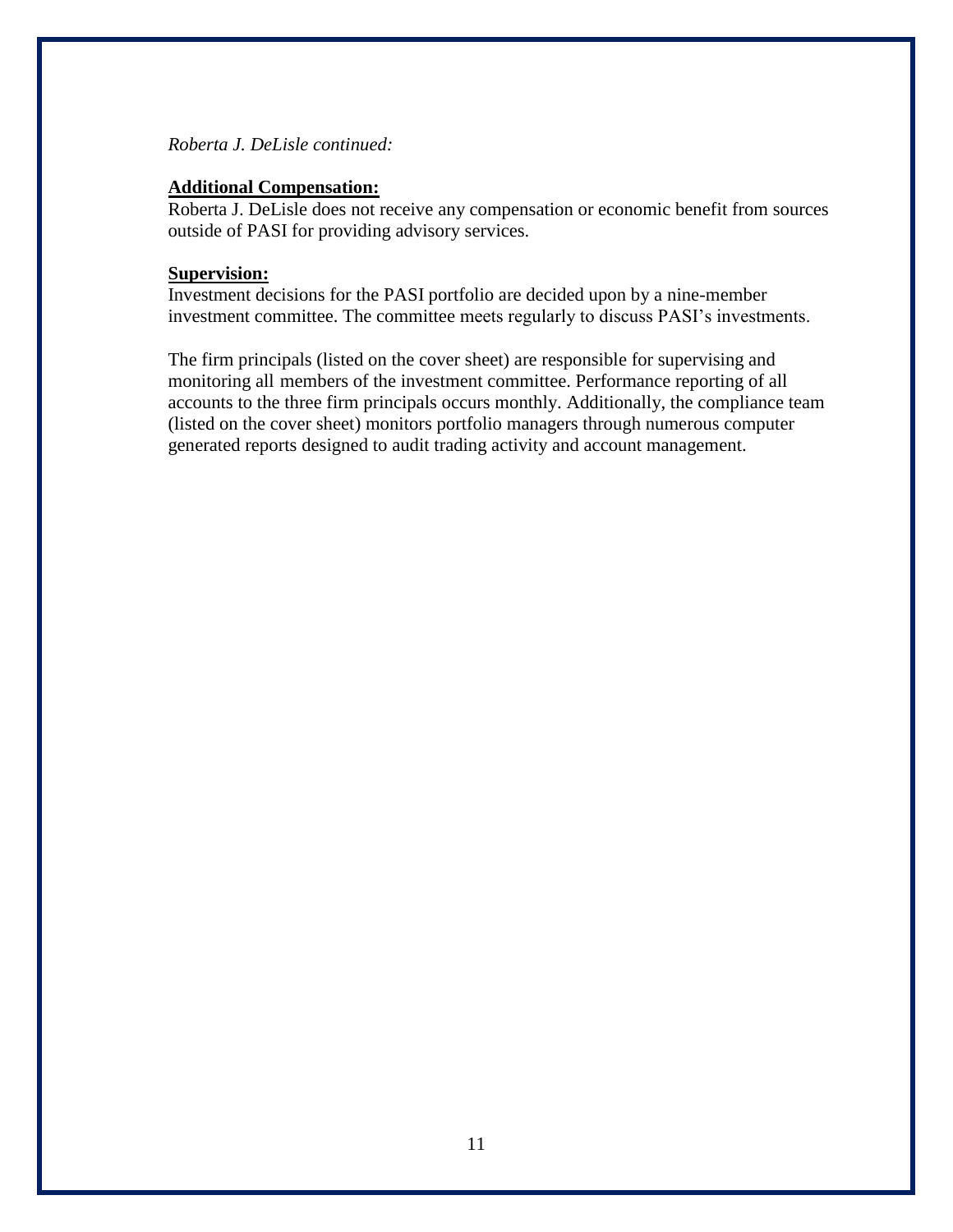2770 Indian River Blvd., Suite 204 Vero Beach, Florida 32960 1-800-847-7274 nathan@pa-services.com www.pa-services.com

# Part 2B of Form ADV: BROCHURE SUPPLEMENT

# **ROBERT NATHAN POLACKWICH**

March 28, 2019

This brochure supplement provides information about Robert Nathan Polackwich that supplements the Professional Advisory Services, Inc. brochure. You should have received a copy of our ADV Part 2A brochure. Please contact Carol Ligon Bieber, Chief Compliance Officer, at 1-800-847-7274 if you did not receive the Professional Advisory Services, Inc. brochure or if you have any questions about the contents of this supplement.

Robert Nathan Polackwich has been registered with this firm since 3/21/2002. Registration does not imply a certain level of skill or training. Additional information about Robert Nathan Polackwich is available on the SEC's website www.adviserinfo.sec.gov.

| <b>Year of Birth:</b>    | 1976                                                       |             |
|--------------------------|------------------------------------------------------------|-------------|
| <b>Formal Education:</b> | Tulane University - New Orleans, LA<br><b>BS</b> Economics | 1994 - 1998 |

### **Business Experience:**

Professional Advisory Services, Inc.

| • Fixed Income Analyst   | $2004$ - Present |
|--------------------------|------------------|
| • Municipal Bond Manager | $2004$ - Present |
| • Equity Analyst         | $2002$ - Present |

#### **Examinations:**

Uniform Investment Adviser Law Exam Series 65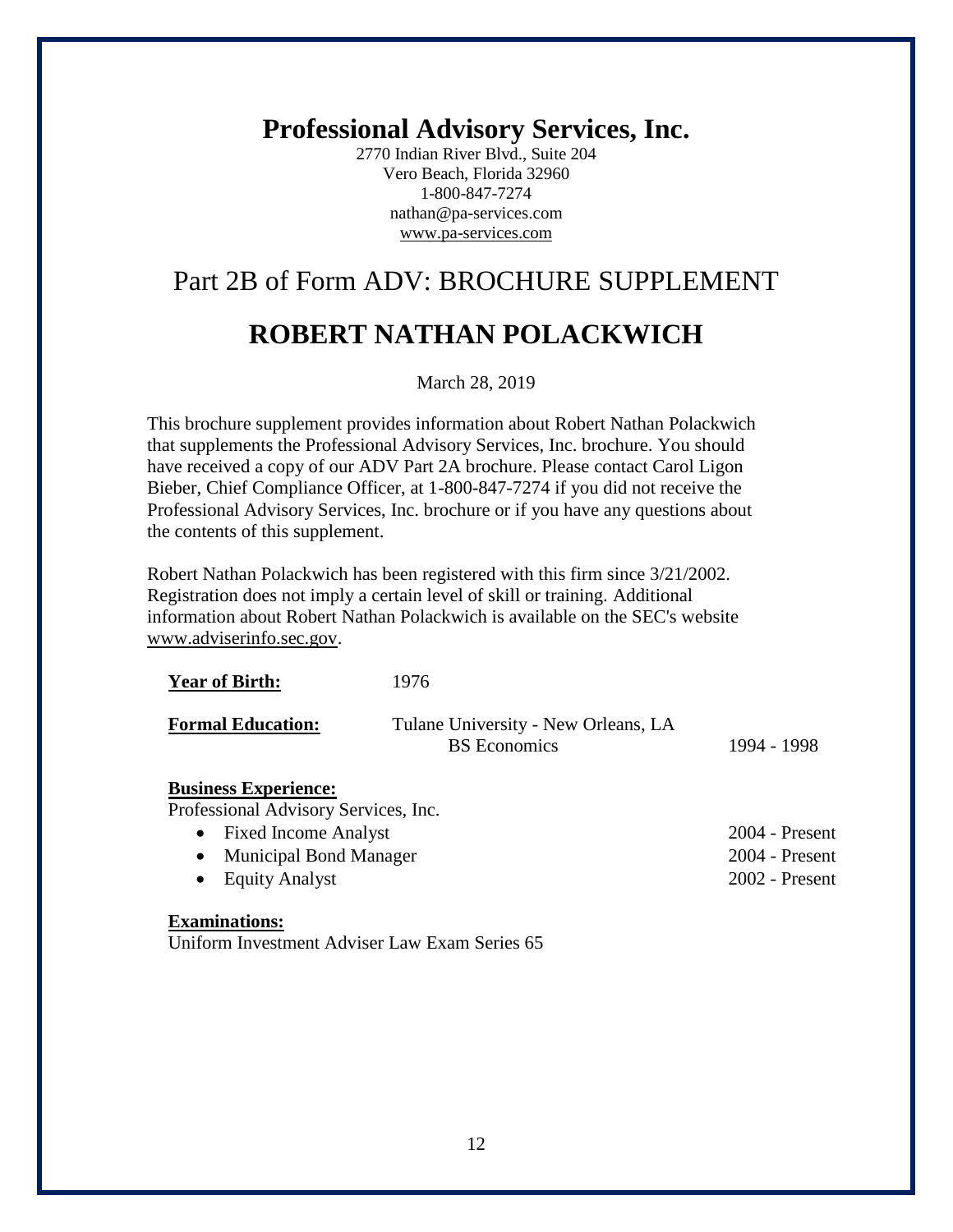*Robert Nathan Polackwich continued:*

### **Professional Designations:**

 $CFA^{\circledR}$  (2004)

- The Chartered Financial Analyst<sup>®</sup> (CFA) credential is a globally recognized, graduate-level investment credential
- The CFA Program is organized into three levels, each culminating in a six-hour exam
- Earning the  $CFA^{\otimes}$  charter demonstrates mastery of the skills most needed for investment analysis covering a comprehensive range of subjects including:
	- o ethics
	- o statistics
	- o economics
	- o financial and corporate analysis
	- o equity, fixed income, and alternative investment analysis
	- o portfolio management
	- o wealth planning
- The CFA<sup>®</sup> charter requires a bachelor's (or equivalent) degree from a four-year institution, four years of qualified investment work experience, and letters of recommendation
- Adherence to the CFA Institute Code of Ethics and Standards of Professional Conduct
- Annual membership in the CFA Institute

#### **Disciplinary Information:**

Robert Nathan Polackwich has no disciplinary events.

#### **Outside Business Activity:**

The investment advisory business is Robert Nathan Polackwich's occupation and he is not involved in any outside business activities.

#### **Additional Compensation:**

Robert Nathan Polackwich does not receive any compensation or economic benefit from sources outside of PASI for providing advisory services.

#### **Supervision:**

Investment decisions for the PASI portfolio are decided upon by a nine-member investment committee. The committee meets regularly to discuss PASI's investments.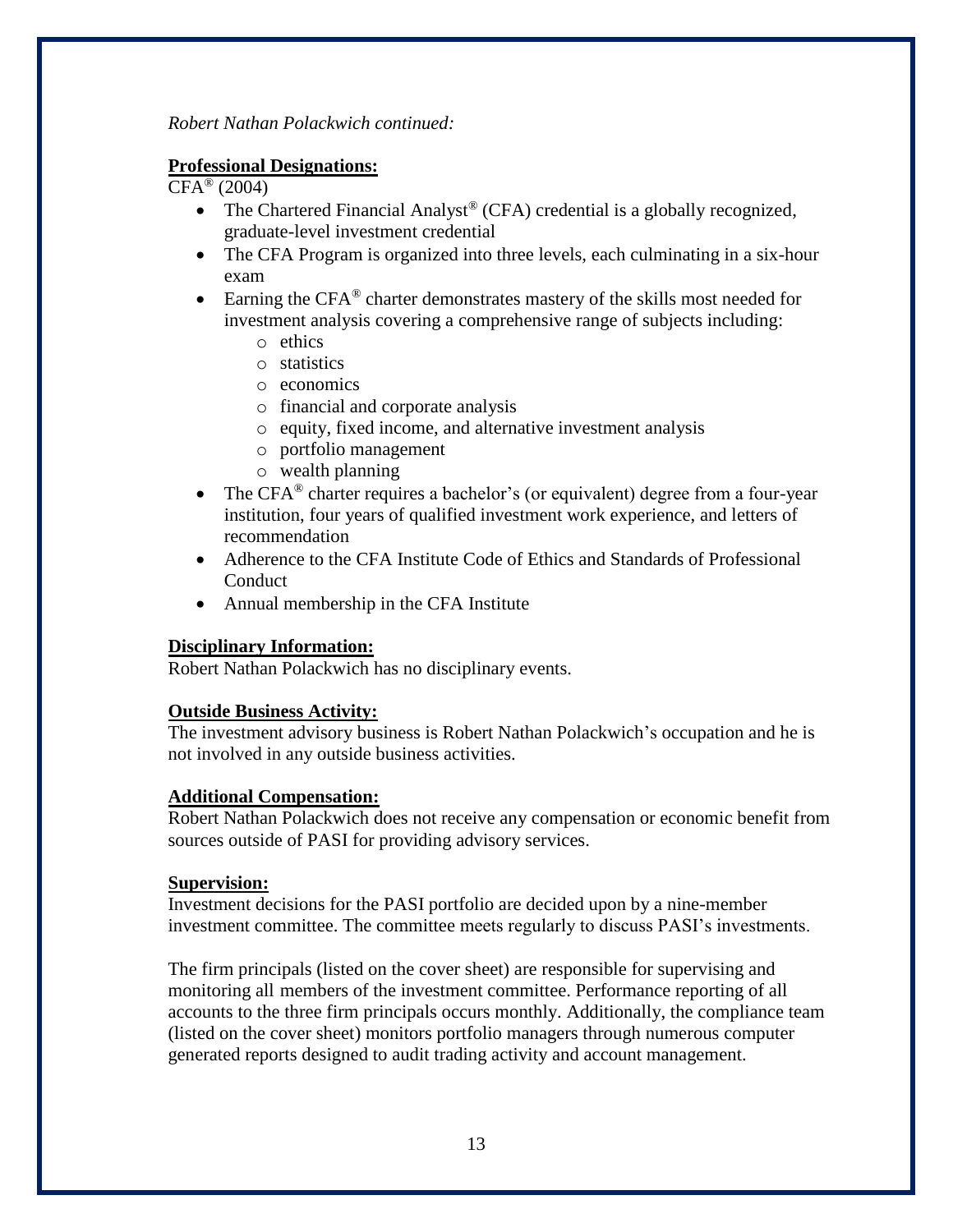2770 Indian River Blvd., Suite 204 Vero Beach, Florida 32960 1-800-847-7274 steele@pa-services.com www.pa-services.com

# Part 2B of Form ADV: BROCHURE SUPPLEMENT

## **CHRISTOPHER R. STEELE**

March 28, 2019

This brochure supplement provides information about Christopher R. Steele that supplements the Professional Advisory Services, Inc. brochure. You should have received a copy of our ADV Part 2A brochure. Please contact Carol Ligon Bieber, Chief Compliance Officer, at 1-800-847-7274 if you did not receive the Professional Advisory Services, Inc. brochure or if you have any questions about the contents of this supplement.

Christopher R. Steele has been registered with this firm since 12/5/2007. Registration does not imply a certain level of skill or training. Additional information about Christopher R. Steele is available on the SEC's website www.adviserinfo.sec.gov.

| <b>Year of Birth:</b>                              | 1973                                                                      |                  |
|----------------------------------------------------|---------------------------------------------------------------------------|------------------|
| <b>Formal Education:</b>                           | University of Central Florida - Orlando, FL<br><b>BA</b> Finance          | 1995 - 1998      |
| <b>Business Experience:</b>                        |                                                                           |                  |
| Professional Advisory Services, Inc.               |                                                                           |                  |
| <b>Equity Analyst</b>                              |                                                                           | $2007$ - Present |
| <b>Fixed Income Analyst</b>                        |                                                                           | $2007$ - Present |
| Portfolio Manager                                  |                                                                           | $2007$ - Present |
|                                                    | Baron, Silver, Stevens (registered under Royal Alliance Associates, Inc.) |                  |
| 4800 N. Federal Highway, Boca Raton, FL            |                                                                           |                  |
| <b>Investment Specialist and Financial Planner</b> |                                                                           | 2007             |

• Portfolio Manager 2006 - 2007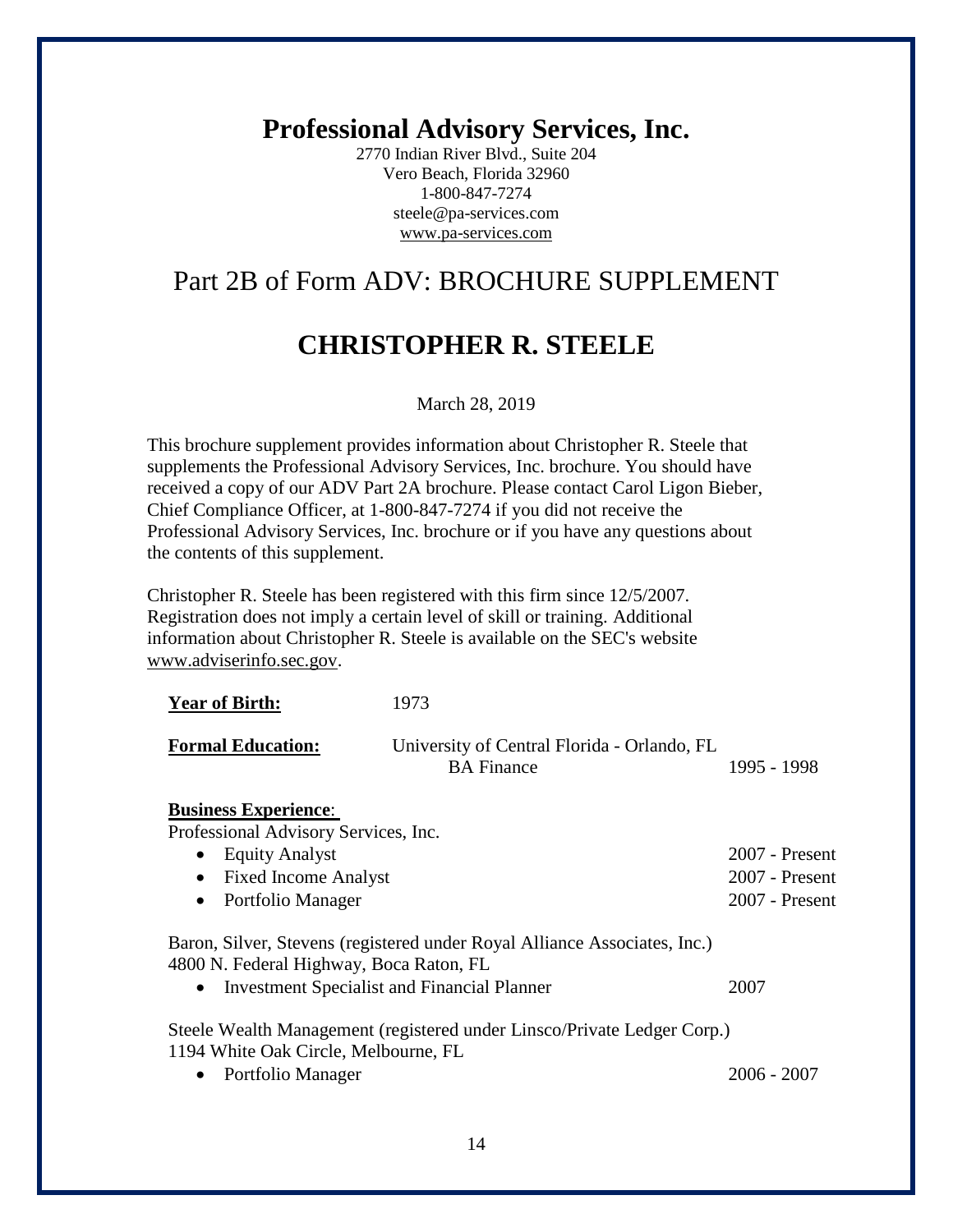#### *Christopher R. Steele continued:*

UBS Financial Services, Inc.

709 S. Harbor City Boulevard, Melbourne, FL

• Portfolio Manager 1999 - 2005

#### **Examinations:**

| Uniform Investment Adviser Law Exam Series 65 |
|-----------------------------------------------|
|-----------------------------------------------|

### **Professional Designations:**

 $CFP^{\circledR}$  (2005)

- The Certified Financial Planner®, CFP® designation is a [professional certification](http://en.wikipedia.org/wiki/Professional_certification) for [financial planners](http://en.wikipedia.org/wiki/Financial_planner) conferred by the [Certified Financial Planner Board of](http://en.wikipedia.org/wiki/Certified_Financial_Planner_Board_of_Standards,_Inc._(CFP_Board))  [Standards, Inc.](http://en.wikipedia.org/wiki/Certified_Financial_Planner_Board_of_Standards,_Inc._(CFP_Board))
- To earn the CFP designation, candidates must meet several requirements the first of which is the educational requirement, which requires candidates to have a bachelor's degree or higher from an accredited U.S. college or university.
- Designation criteria mandates mastery of topics on integrated financial planning. The topics cover major planning areas such as:
	- 1. General Principles of Finance and Financial Planning
	- 2. Insurance Planning
	- 3. Employee Benefits Planning
	- 4. [Investment](http://en.wikipedia.org/wiki/Investment) and Securities Planning
	- 5. State and Federal [Income Tax](http://en.wikipedia.org/wiki/Income_Tax) Planning
	- 6. Estate Tax, Gift Tax, and Transfer Tax Planning
	- 7. Asset Protection Planning
	- 8. [Retirement](http://en.wikipedia.org/wiki/Retirement) Planning
	- 9. [Estate](http://en.wikipedia.org/wiki/Estate_(law)) Planning
- After passing the examination, the candidate must demonstrate extensive experience in the financial planning field. The CFP Board defines work experience as "the supervision, direct support, teaching or personal delivery of all or part of the personal financial planning process to a client. Three years of fulltime (2,000 hours per year) or equivalent part-time experience in the financial planning field is required.
- Adherence to the [Certified Financial Planner Board Code of Ethics](http://en.wikipedia.org/wiki/Certified_Financial_Planner_Board_of_Standards,_Inc._(CFP_Board))
- To maintain certification, license holders are also required to complete certain continuing education requirements on an on-going basis in addition to paying a licensing fee every two years.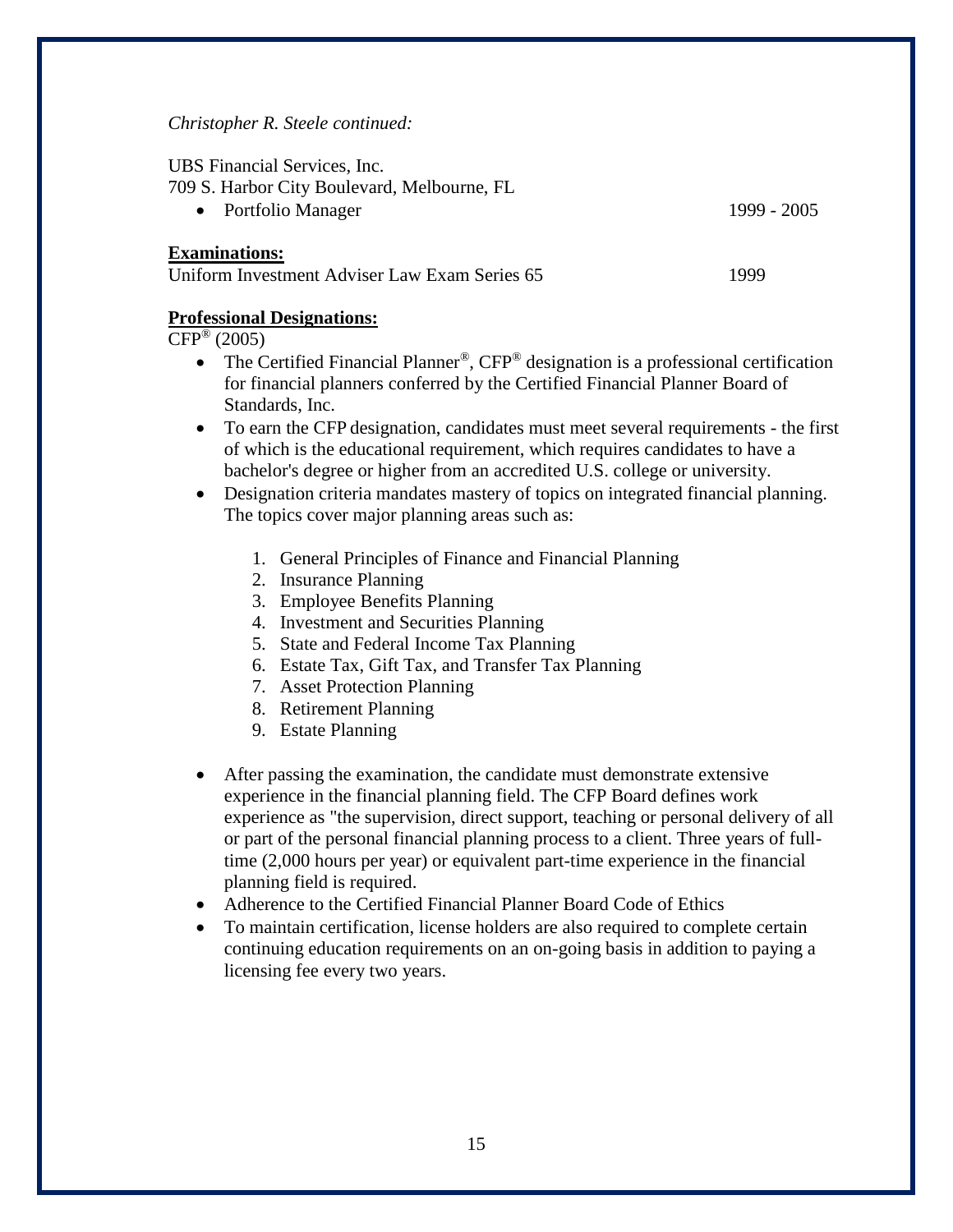#### *Christopher R. Steele continued:*

### **Disciplinary Information:**

Christopher R. Steele has no disciplinary events.

### **Outside Business Activity:**

The investment advisory business is Christopher R. Steele's occupation and he is not involved in any outside business activities.

### **Additional Compensation:**

Christopher R. Steele does not receive any compensation or economic benefit from sources outside of PASI for providing advisory services.

### **Supervision:**

Investment decisions for the PASI portfolio are decided upon by a nine-member investment committee. The committee meets regularly to discuss PASI's investments.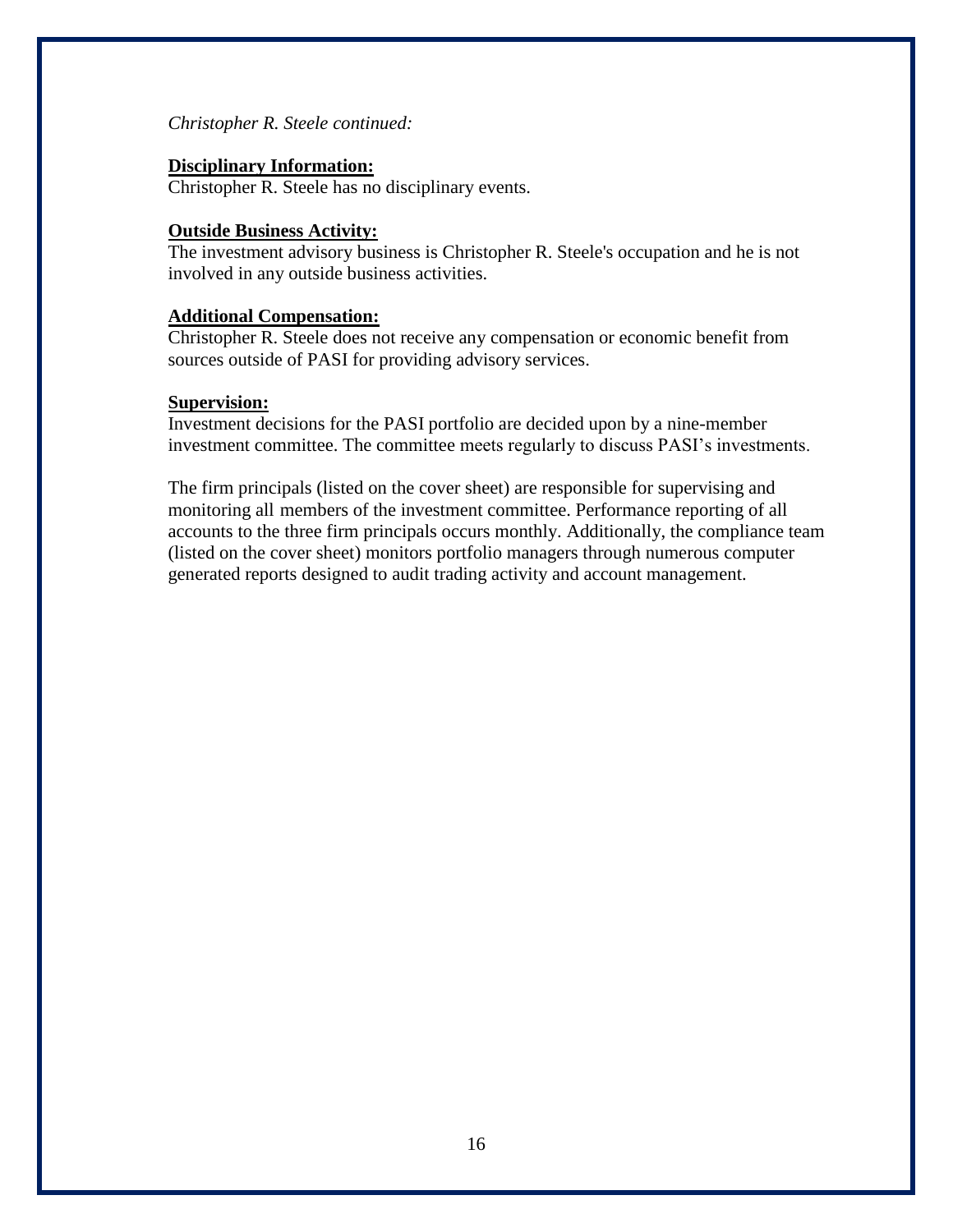2770 Indian River Blvd., Suite 204 Vero Beach, Florida 32960 1-800-847-7274 jordan@pa-services.com www.pa-services.com

# Part 2B of Form ADV: BROCHURE SUPPLEMENT

## **Jordan M. Bieber**

March 28, 2019

This brochure supplement provides information about Jordan M. Bieber that supplements the Professional Advisory Services, Inc. brochure. You should have received a copy of our ADV Part 2A brochure. Please contact Carol Ligon Bieber, Chief Compliance Officer, at 1-800-847-7274 if you did not receive the Professional Advisory Services, Inc. brochure or if you have any questions about the contents of this supplement.

Jordan M. Bieber has been registered with this firm since 7/9/18. Registration does not imply a certain level of skill or training. Additional information about Jordan M. Bieber is available on the SEC's website www.adviserinfo.sec.gov.

| <b>Year of Birth:</b>                            | 1992                                                  |                  |
|--------------------------------------------------|-------------------------------------------------------|------------------|
| <b>Formal Education:</b>                         | Stetson University – DeLand, Fl<br><b>BBA</b> Finance | $2010 - 2014$    |
| <b>Business Experience:</b>                      |                                                       |                  |
| Professional Advisory Services, Inc.             |                                                       |                  |
| • Portfolio Manager                              |                                                       | $2018$ - Present |
| Merrill Lynch                                    |                                                       |                  |
| 4803 W Deer Lake Dr, Jacksonville, FL            |                                                       |                  |
| • Financial Advisor and Investment Specialist    |                                                       | $2015 - 2018$    |
| <b>Examinations:</b>                             |                                                       |                  |
| General Securities Representative Exam Series 7  |                                                       | 2015             |
| Uniform Combined State Law Examination Series 66 |                                                       | 2015             |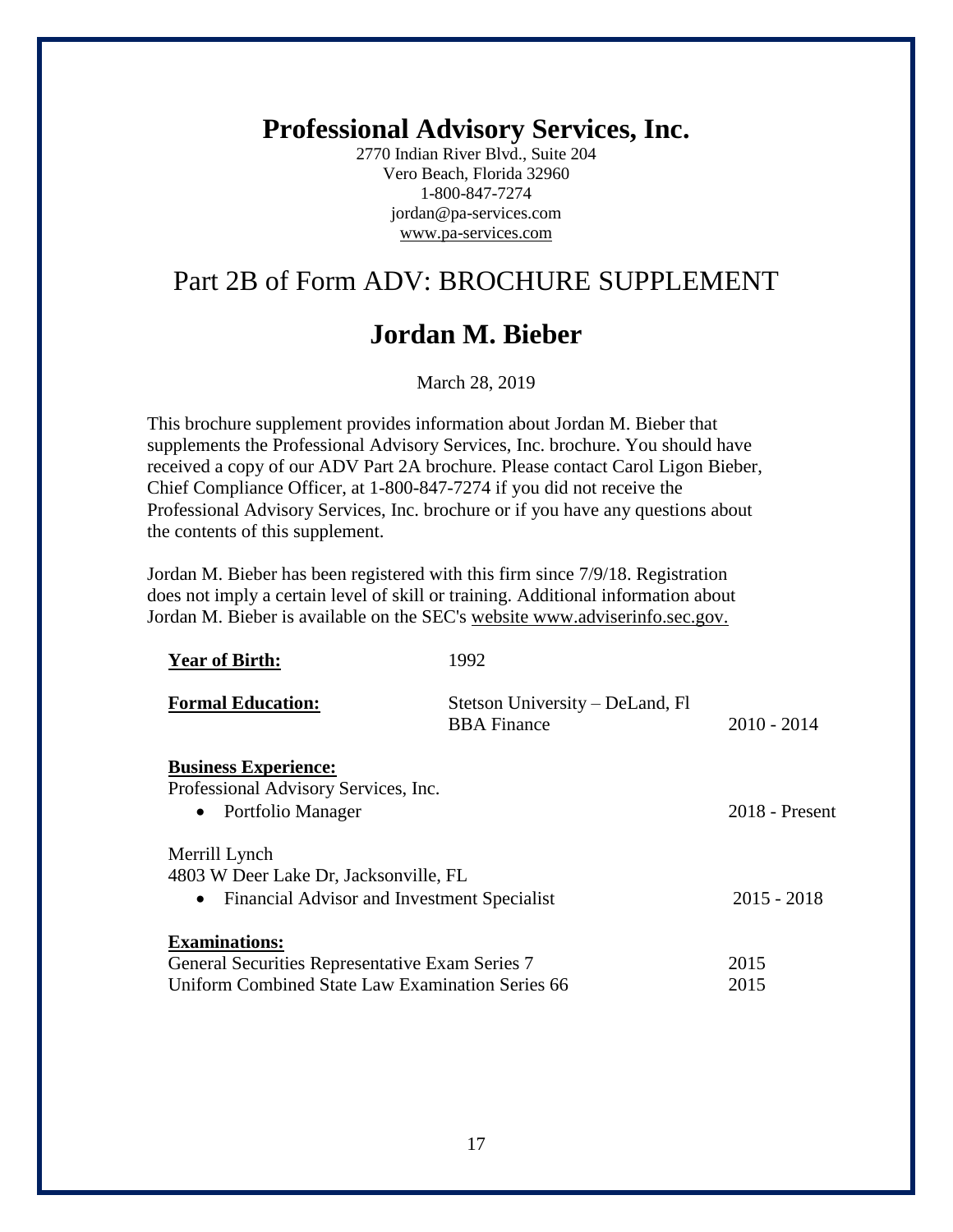*Jordan M. Bieber continued:*

### **Professional Designations:**

Chartered Retirement Planning Counselor<sup>SM</sup>, CRPC<sup>®</sup> (2017)

The CRPC<sup>®</sup> program is developed with a focus on client-centered problem solving. Applicants gain in-depth knowledge of individuals' needs both before and after retirement.

CRPC® program course topics include:

- 1) Maximizing the Client Experience During the Retirement Planning Process
- 2) Principles and Strategies When Investing for Retirement
- 3) Making the Most of Social Security Retirement Benefits
- 4) Bridging the Income Gap: Identifying Other Sources of Retirement Income
- 5) Navigating Health Care Options in Retirement
- 6) Making the Emotional and Financial Transition to Retirement
- 7) Designing Optimal Retirement Income Streams
- 8) Achieving Tax and Estate Planning Objectives in Retirement
- 9) Fiduciary, Ethical, and Regulatory Issues for Advisers

All designees have agreed to adhere to standards of professional conduct and are subject to a disciplinary process.

### **Disciplinary Information:**

Jordan M. Bieber has no disciplinary events.

### **Outside Business Activity:**

The investment advisory business is Jordan M. Bieber's occupation and he is not involved in any outside business activities.

#### **Additional Compensation:**

Jordan M. Bieber does not receive any compensation or economic benefit from sources outside of PASI for providing advisory services.

#### **Supervision:**

Investment decisions for the PASI portfolio are decided upon by a nine-member investment committee. The committee meets regularly to discuss PASI's investments.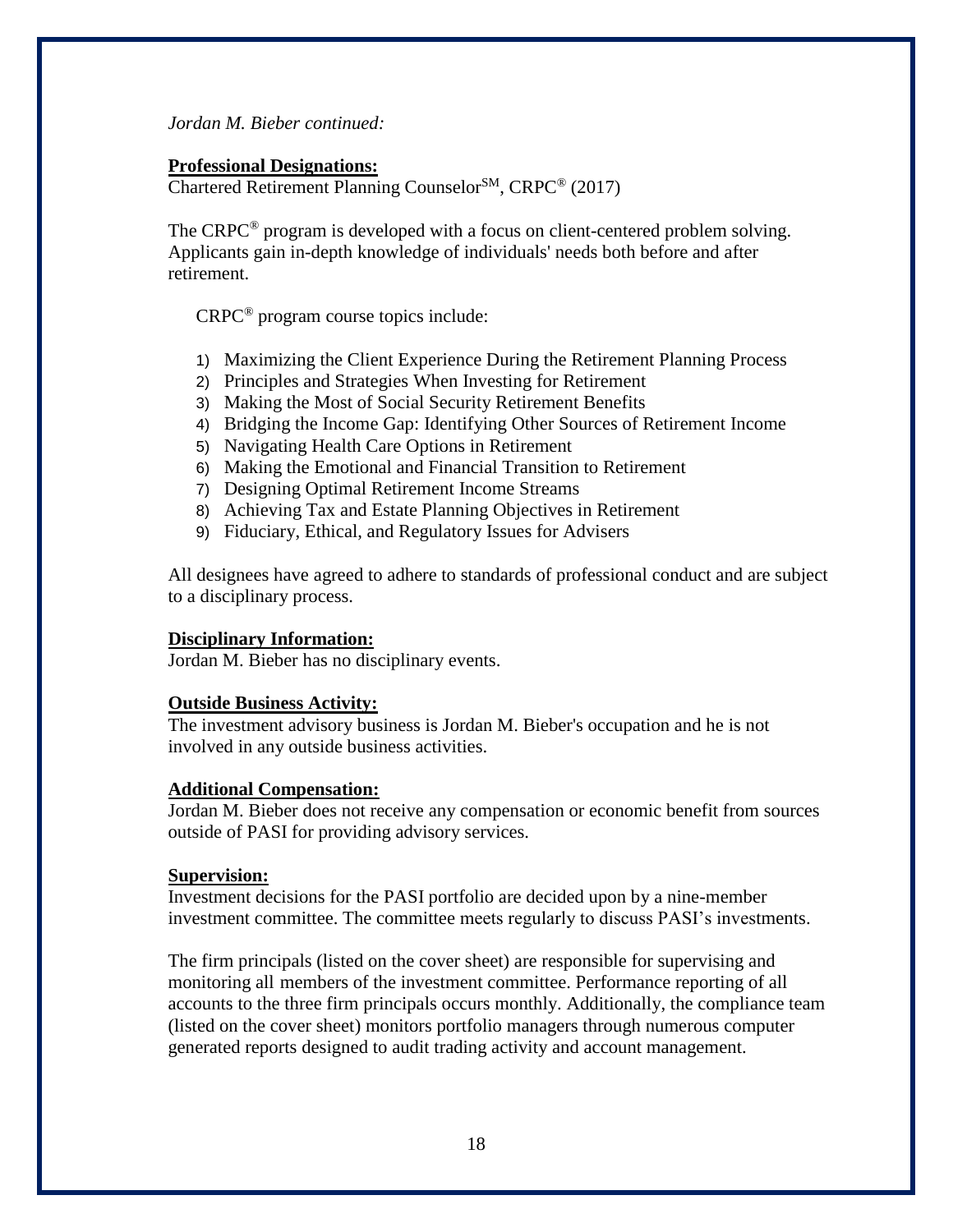2770 Indian River Blvd., Suite 204 Vero Beach, Florida 32960 1-800-847-7274 jeremy@pa-services.com www.pa-services.com

# Part 2B of Form ADV: BROCHURE SUPPLEMENT

## **Jeremy S. Goldberg**

March 28, 2019

This brochure supplement provides information about Jeremy S. Goldberg that supplements the Professional Advisory Services, Inc. brochure. You should have received a copy of our ADV Part 2A brochure. Please contact Carol Ligon Bieber, Chief Compliance Officer, at 1-800-847-7274 if you did not receive the Professional Advisory Services, Inc. brochure or if you have any questions about the contents of this supplement.

Jeremy Goldberg has been registered with this firm since 9/4/18. Registration does not imply a certain level of skill or training. Additional information about Jeremy Goldberg is available on the SEC's website www.adviserinfo.sec.gov.

| <b>Year of Birth:</b>                                                                                                                         | 1992                                                                    |                                    |
|-----------------------------------------------------------------------------------------------------------------------------------------------|-------------------------------------------------------------------------|------------------------------------|
| <b>Formal Education:</b>                                                                                                                      | Stetson University - DeLand, FL<br><b>BBA</b> Finance                   | $2010 - 2014$                      |
|                                                                                                                                               | Washington University in St. Louis – St. Louis, MO<br><b>MS</b> Finance | $2014 - 2015$                      |
| <b>Business Experience:</b><br>Professional Advisory Services, Inc.<br>Portfolio Manager<br>$\bullet$<br><b>Research Analyst</b><br>$\bullet$ |                                                                         | 2018 - Present<br>$2018$ - Present |
| Mozaic, LLC<br>9171 Wilshire Blvd, Suite 550, Beverly Hills, CA 90210<br><b>Investment Associate</b>                                          |                                                                         | $2016 - 2018$                      |
| Raymond James & Associates<br>880 Carillon Parkway. St. Petersburg, FL 33716<br><b>Equity Research Associate</b>                              |                                                                         | $2015 - 2016$                      |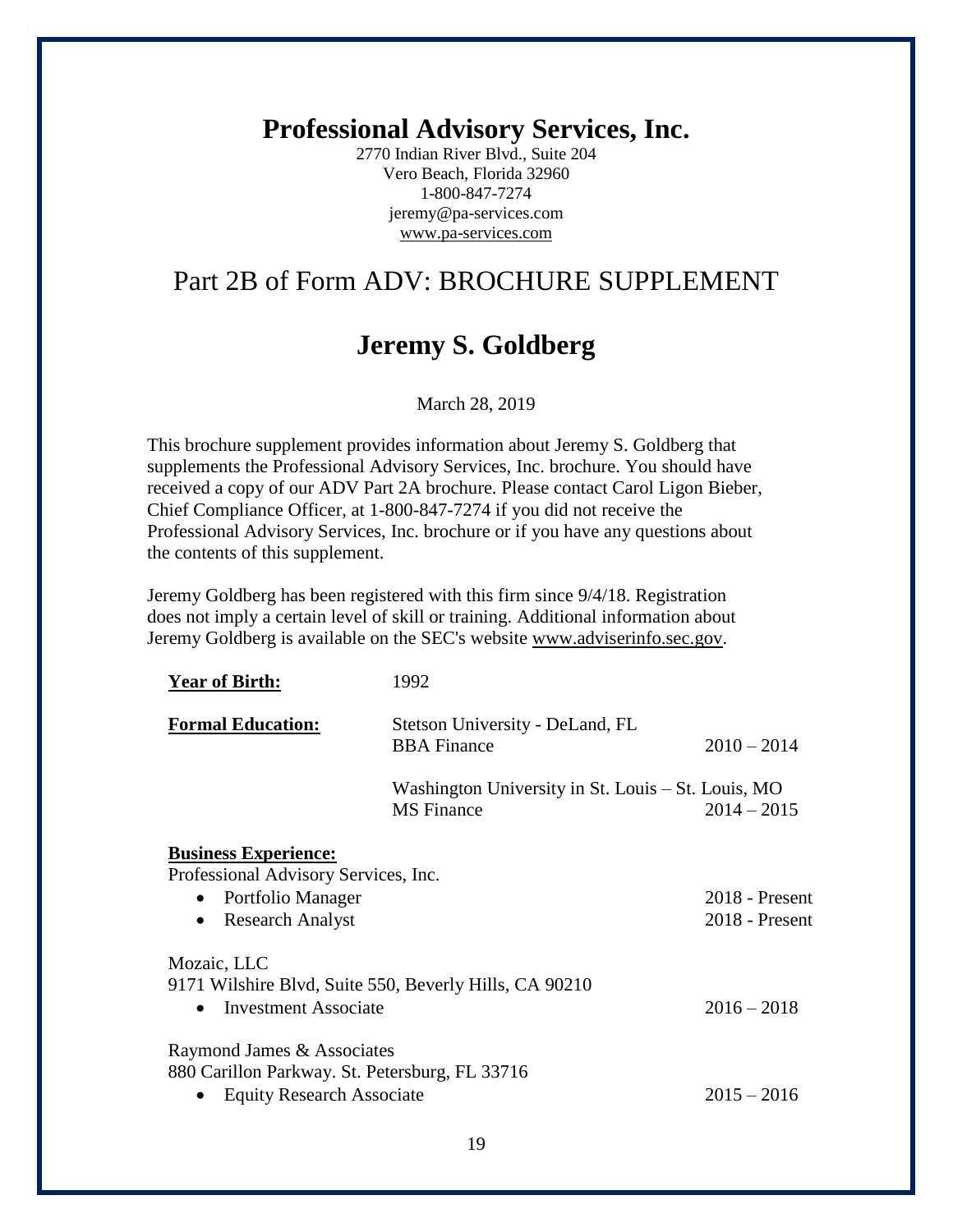*Jeremy S. Goldberg continued:*

### **Examinations:**

Series 7 - General Securities Representative Examination (Lapsed July 2018) Series 86 - Research Analyst Exam - Part I Analysis Module (Lapsed July 2018) Series 87 - Research Analyst Exam - Part II Regulations Module (Lapsed July 2018)

## **Professional Designations:**

 $CFA^{(0)}(2018)$ 

- The Chartered Financial Analyst<sup>®</sup> (CFA) credential is a globally recognized, graduate-level investment credential
- The CFA Program is organized into three levels, each culminating in a six-hour exam
- Earning the  $CFA^{\circledast}$  charter demonstrates mastery of the skills most needed for investment analysis covering a comprehensive range of subjects including:
	- o ethics
	- o statistics
	- o economics
	- o financial and corporate analysis
	- o equity, fixed income, and alternative investment analysis
	- o portfolio management
	- o wealth planning
- The CFA<sup>®</sup> charter requires a bachelor's (or equivalent) degree from a four-year institution, four years of qualified investment work experience, and letters of recommendation
- Adherence to the CFA Institute Code of Ethics and Standards of Professional Conduct
- Annual membership in the CFA Institute

### **Disciplinary Information:**

Jeremy Goldberg has no disciplinary events.

### **Outside Business Activity:**

The investment advisory business is Jeremy Goldberg's occupation. Beginning in 2017, Jeremy began performing one-off due research projects for a variety of investment strategies marketed through Dakota Network, an outsourced due diligence platform, on a contract basis. Dakota Network serves as an intermediary between Jeremy and specific investment firms that require third-party analysis. The research Jeremy provides includes fund-level (not individual security-level) analysis that is fact-based, unbiased, and does not include a recommendation. All research Jeremy provides is independent of and does not conflict with PASI. Any information found within Jeremy's research reports does not, in any capacity, reflect the opinions of PASI.